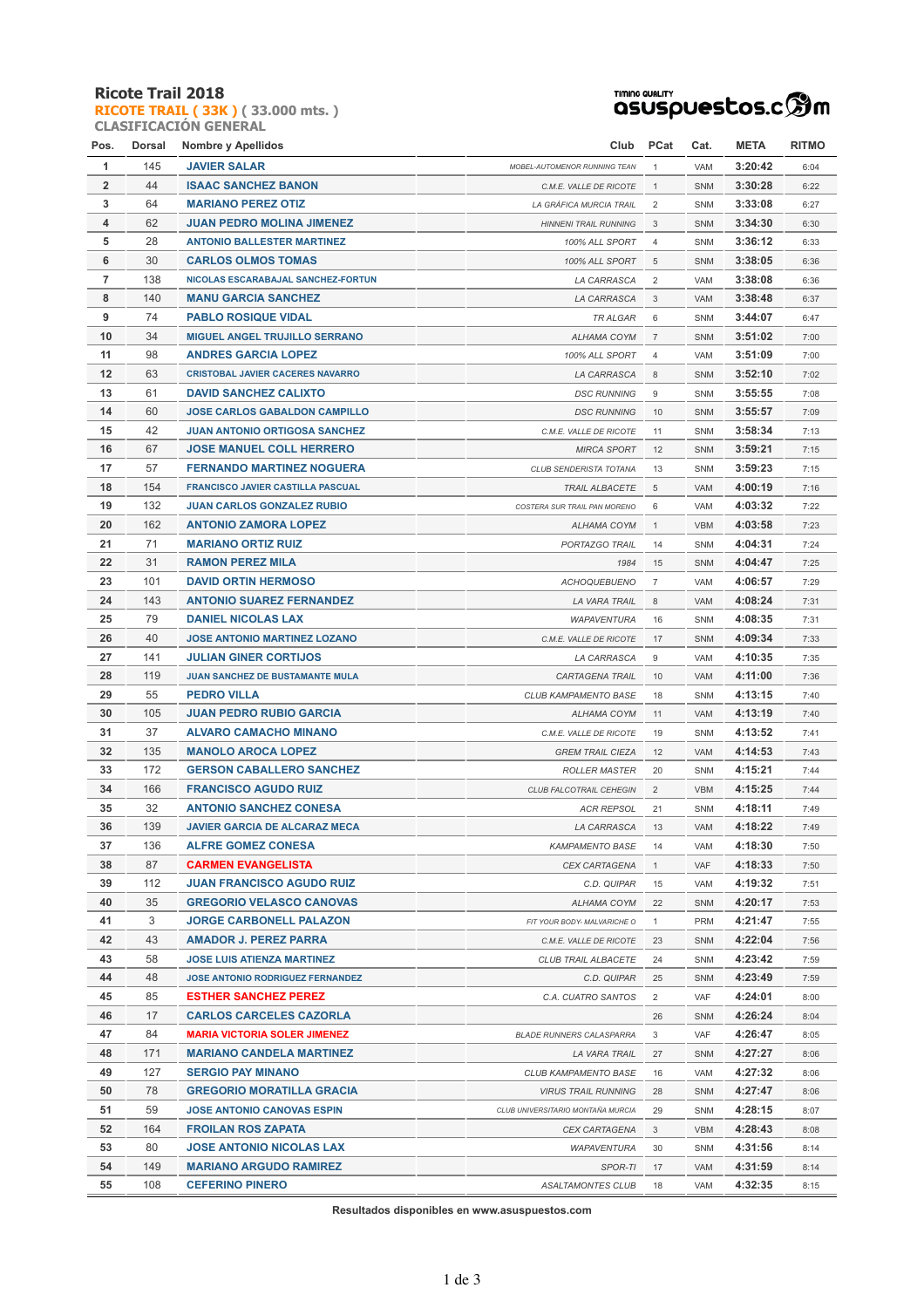#### **Ricote Trail 2018**

**RICOTE TRAIL ( 33K ) ( 33.000 mts. ) CLASIFICACIÓN GENERAL**

# TIMING QUALITY<br>QSUSPUESCOS.C **SOM**

| Pos. | Dorsal       | <b>Nombre y Apellidos</b>                |       | Club                             | <b>PCat</b>    | Cat.       | <b>META</b> | ritmo |
|------|--------------|------------------------------------------|-------|----------------------------------|----------------|------------|-------------|-------|
| 56   | 128          | <b>FCO. JAVIER SANCHEZ SANTANA</b>       |       | CLUB KAMPAMENTO BASE             | 19             | VAM        | 4:32:42     | 8:15  |
| 57   | $\mathbf{1}$ | <b>JESUS ABELLAN MARIN</b>               |       | CEX CARTAGENA                    | $\overline{2}$ | <b>PRM</b> | 4:32:52     | 8:16  |
| 58   | 8            | <b>FATIMA ORTEGA CANO</b>                |       | C.M.E. VALLE DE RICOTE           | $\mathbf{1}$   | SNF        | 4:33:16     | 8:16  |
| 59   | 133          | <b>FRANCISCO JOSE MONDEJAR FERNANDEZ</b> |       | <b>EIGUER</b>                    | 20             | VAM        | 4:34:50     | 8:19  |
| 60   | 161          | <b>SIMON NAVARRO GARCIA</b>              |       | <b>ALHAMA COYM</b>               | $\overline{4}$ | <b>VBM</b> | 4:36:14     | 8:22  |
| 61   | 54           | <b>JOSE DAVID SANCHEZ MARTINEZ</b>       |       | CLUB KAMPAMENTO BASE             | 31             | <b>SNM</b> | 4:37:40     | 8:24  |
| 62   | 51           | <b>TOMAS LUCENA DIAZ</b>                 |       | <b>CLUB KAMPAMENTO BASE</b>      | 32             | SNM        | 4:40:52     | 8:30  |
| 63   | 144          | <b>ANDRES LOPEZ ROBLES</b>               |       | <b>LEMON TEAM</b>                | 21             | VAM        | 4:42:49     | 8:34  |
| 64   | 96           | <b>ISIDRO PERALTA</b>                    |       |                                  | 22             | VAM        | 4:43:21     | 8:35  |
| 65   | 155          | <b>JOSE VILAR SANCHEZ</b>                |       | <b>TRAIL RUNNING LA SIMA</b>     | 23             | VAM        | 4:43:52     | 8:36  |
| 66   | 131          | <b>JUAN JOSE CARCEL MANZANO</b>          |       | COSTERA SUR TRAIL PAN MORENO     | 24             | VAM        | 4:46:02     | 8:40  |
| 67   | 90           | <b>CARMEN FREIXINOS MARTINEZ</b>         |       | SPOR-TI                          | $\overline{4}$ | <b>VAF</b> | 4:46:58     | 8:41  |
| 68   | 107          | <b>ALFONSO JOSE GARCIA MARIN</b>         |       | <b>ASALTAMONTES CLUB</b>         | 25             | VAM        | 4:47:07     | 8:42  |
| 69   | 109          | <b>CHENCHO ESPINOSA PASTOR</b>           |       | C.A. GRUMOCS                     | 26             | VAM        | 4:47:20     | 8:42  |
| 70   | 120          | <b>FRANCISCO FERNANDEZ ORTEGA</b>        |       | <b>CD QUIPAR</b>                 | 27             | VAM        | 4:47:30     | 8:42  |
| 71   | 5            | <b>ELVIRA GUTIERREZ BERNAL</b>           |       | ALHAMA COYM                      | $\overline{2}$ | SNF        | 4:48:11     | 8:43  |
| 72   | 27           | <b>EDWIN VALENZUELA</b>                  |       |                                  | 33             | <b>SNM</b> | 4:48:33     | 8:44  |
| 73   | 151          | PEDRO MAYORDOMO GARCIA                   |       | SPOR-TI                          | 28             | VAM        | 4:51:30     | 8:50  |
| 74   | 150          | <b>FRANCISCO JOSE GOMEZ BELMONTE</b>     |       | SPOR-TI                          | 29             | <b>VAM</b> | 4:51:31     | 8:50  |
| 75   | 111          | <b>CANDIDO HERNANDEZ TORRERAS</b>        |       | C.A. TORRE PACHECO               | 30             | VAM        | 4:53:38     | 8:53  |
| 76   | 91           | <b>ANTONIA LAJARIN MARTINEZ</b>          |       | <b>BOMBEROS MURCIA</b>           | 5              | <b>VAF</b> | 4:54:06     | 8:54  |
| 77   | 147          | <b>CASTOR ACEDO MARTINEZ</b>             |       | <b>ROLLER MASTERS</b>            | 31             | VAM        | 5:03:58     | 9:12  |
| 78   | 72           | <b>DIEGO REBOLLO</b>                     |       | <b>ROLLER MASTERS</b>            | 34             | SNM        | 5:04:01     | 9:12  |
| 79   | 50           | <b>CESAR CELDRAN SERRANO</b>             |       | CLUB KAMPAMENTO BASE             | 35             | SNM        | 5:04:16     | 9:13  |
| 80   | 92           | <b>F.JAVIER MARMOL FERNANDEZ</b>         |       |                                  | 32             | VAM        | 5:04:20     | 9:13  |
| 81   | 33           | <b>LUIS MORATA BOLARIN</b>               |       | ALHAMA COYM                      | 36             | SNM        | 5:04:23     | 9:13  |
| 82   | 39           | <b>DANIEL LOPEZ LOPEZ</b>                | LOCAL | C.M.E. VALLE DE RICOTE           | 37             | SNM        | 5:04:32     | 9:13  |
| 83   | 129          | <b>ANTONIO GONZALEZ GONZALEZ</b>         |       | CLUB MONTAÑERO SIERRA DE ALCARAZ | 33             | VAM        | 5:05:32     | 9:15  |
| 84   | 134          | <b>JOSE MAMUEL AGUADO GUTIERREZ</b>      |       | <b>FONDISTAS DE YECLA</b>        | 34             | VAM        | 5:10:47     | 9:25  |
| 85   | 110          | <b>JOSE MARIA FERNANDEZ VICENTE</b>      |       | C.A. LAS TORRES DE COTILLAS      | 35             | VAM        | 5:11:40     | 9:26  |
| 86   | 158          | <b>NICOLA MCNALLY</b>                    |       | CLUB CHOTACABRAS                 | $\mathbf{1}$   | <b>VBF</b> | 5:14:08     | 9:31  |
| 87   | 165          | <b>JEREMY MCNALLY</b>                    |       | CLUB CHOTACABRAS                 | 5              | <b>VBM</b> | 5:14:09     | 9:31  |
| 88   | 75           | <b>DAVID CUERDA RODRIGUEZ</b>            |       | <b>TRAIL ALBACETE</b>            | 38             | <b>SNM</b> | 5:14:24     | 9:31  |
| 89   | 26           | <b>CARLOS SORIANO MARTINEZ</b>           |       |                                  | 39             | <b>SNM</b> | 5:15:01     | 9:32  |
| 90   | 18           | <b>ALBERTO HERNANDEZ GARCIA</b>          |       |                                  | 40             | SNM        | 5:15:55     | 9:34  |
| 91   | 86           | <b>VENE CAVAS GARCIA</b>                 |       | C.D. RUNTRITON CARTAGENA         | 6              | VAF        | 5:16:20     | 9:35  |
| 92   | 113          | <b>JOSE VICENTE MASO ZAPLANA</b>         |       | C.D. RUNTRITON CARTAGENA         | 36             | VAM        | 5:16:23     | 9:35  |
| 93   | 76           | <b>CESAR ANTONIO VILLORA SIMARRO</b>     |       | TRAIL ALBACETE                   | 41             | SNM        | 5:16:53     | 9:36  |
| 94   | 157          | <b>MARIA JOSE NICOLAS SANCHEZ</b>        |       | <b>ACHOQUEBUENO</b>              | $\overline{2}$ | <b>VBF</b> | 5:17:03     | 9:36  |
| 95   | 170          | <b>RAMON DE HARO NAVARRO</b>             |       | <b>TRAIL ALBACETE</b>            | 6              | <b>VBM</b> | 5:17:22     | 9:37  |
| 96   | 114          | <b>DAVID RODRIGUEZ GONZALEZ</b>          |       | C.D. RUNTRITON CARTAGENA         | 37             | VAM        | 5:19:16     | 9:40  |
| 97   | 9            | <b>MARTA SANCHEZ GONZALEZ</b>            |       | C.M.E. VALLE DE RICOTE           | 3              | <b>SNF</b> | 5:20:37     | 9:42  |
| 98   | 12           | <b>LILIANA FERNANDEZ RODENAS</b>         |       | <b>TRAIL ALBACETE</b>            | 4              | <b>SNF</b> | 5:21:14     | 9:44  |
| 99   | 152          | PEDRO GARCIA CARRASCO                    |       | <b>TÍO JAVIELICO</b>             | 38             | VAM        | 5:26:41     | 9:53  |
| 100  | 153          | <b>FRANCISCO JAVIER GARCIA CARRASCO</b>  |       | <b>TIO JAVIELICO</b>             | 39             | VAM        | 5:26:42     | 9:54  |
| 101  | 125          | PEDRO JOSE MONEDERO RAIGAL               |       | CLUB KAMPAMENTO BASE             | 40             | VAM        | 5:27:24     | 9:55  |
| 102  | 126          | <b>FELIPE PALAZON PALAZON</b>            |       | CLUB KAMPAMENTO BASE             | 41             | VAM        | 5:27:25     | 9:55  |
| 103  | 13           | EUGENIA GIL BALLESTER                    |       | CLUB CHOTACABRAS                 | 5              | SNF        | 5:27:45     | 9:55  |
| 104  | 89           | <b>LUCIA GARCIA HEREDIA</b>              |       | G.S. VENTA LA RATA               | $\overline{7}$ | VAF        | 5:29:00     | 9:58  |
| 105  | 130          | <b>SEBASTIAN MARTINEZ</b>                |       | <b>CLUB QUIPAR</b>               | 42             | VAM        | 5:29:58     | 9:59  |
| 106  | 142          | <b>MARCOS MATEO NAVARRO</b>              |       | LA SIMA TRAIL                    | 43             | VAM        | 5:31:45     | 10:03 |
| 107  | 163          | JOSE MIGUL PINILLA ALEMAN                |       | C.A. ORIOL                       | $\overline{7}$ | VBM        | 5:32:31     | 10:04 |
| 108  | 21           | <b>JUAN ANTONIO MARCHESE SANCHEZ</b>     |       |                                  | 42             | SNM        | 5:33:38     | 10:06 |
| 109  | 20           | <b>TONI MACIA</b>                        |       |                                  | 43             | SNM        | 5:33:49     | 10:06 |
| 110  | 53           | <b>ANTONIO ROS</b>                       |       | <b>CLUB KAMPAMENTO BASE</b>      | 44             | SNM        | 5:37:07     | 10:12 |
|      |              |                                          |       |                                  |                |            |             |       |

**Resultados disponibles en www.asuspuestos.com**